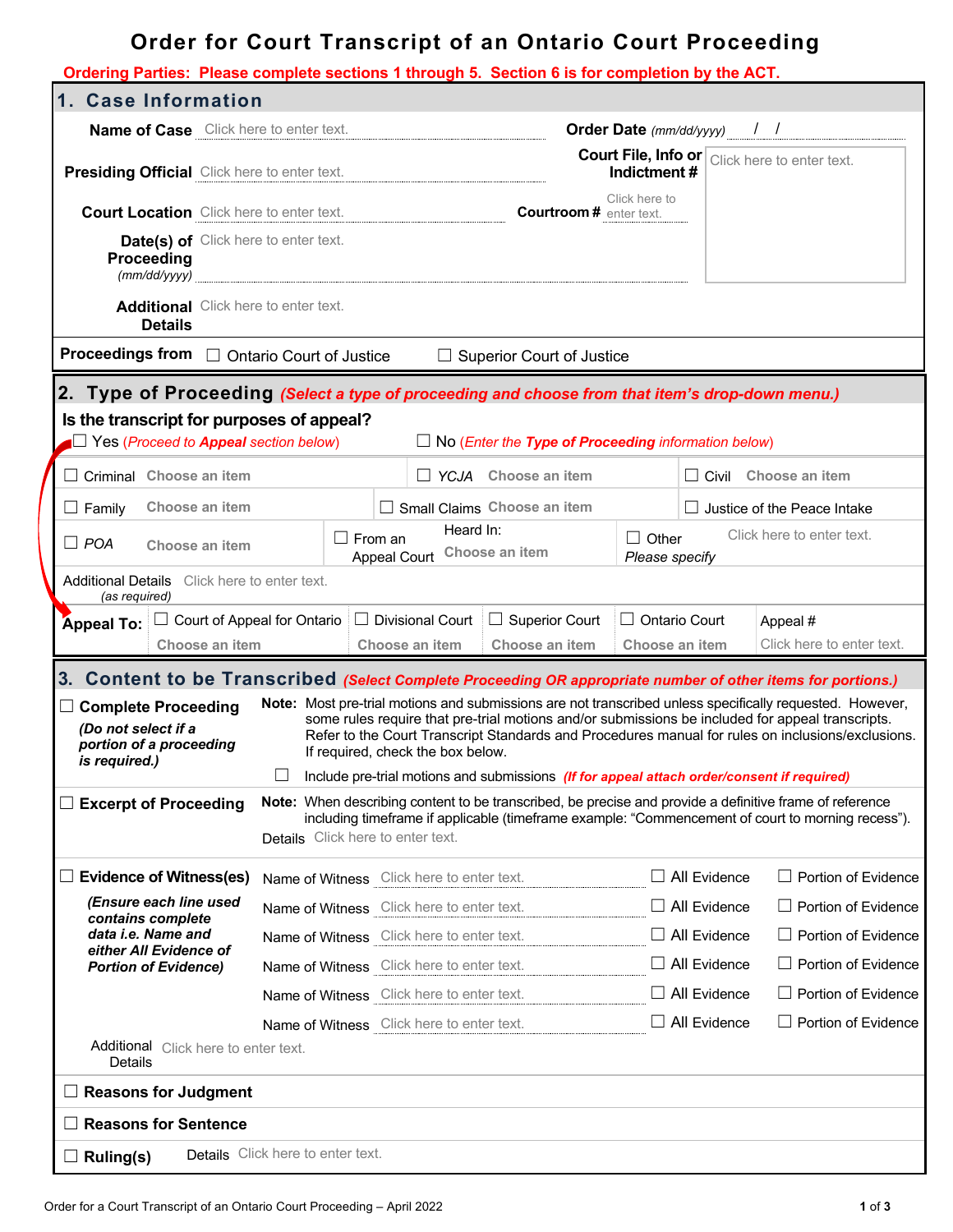## **Order for Court Transcript of an Ontario Court Proceeding**

### **4. Order Details**

#### **NOTES:**

- If a transcript will be referenced in court, it is the responsibility of the ordering party who is referencing the transcript to provide a certified copy of the transcript to the presiding judicial official at no cost to the court.
- Transcripts are paid at the regulated fee as set out in **O. Reg. 94/14 of the** *Administration of Justice Act.*
- The *# of Certified Copies* and *Electronic Copy* section below have been prefilled for administrative purposes only.

#### **INSTRUCTIONS:**

- To complete the transcript order, answer the following questions where required in the *Additional Copy/Service Details* section.
	- **1.** What format is the certified transcript required in (certified electronic or certified printed)?
		- If a certified printed transcript is required, how many copies?
			- o Do you require the same transcript in electronic format (at no extra cost)?

|                                                                                                                | 2. Any additional instructions to the ACT.                                  |                             |                           |                                                                                  |                                        |               |
|----------------------------------------------------------------------------------------------------------------|-----------------------------------------------------------------------------|-----------------------------|---------------------------|----------------------------------------------------------------------------------|----------------------------------------|---------------|
| # of Certified Copies 1                                                                                        |                                                                             | Electronic Copy $\boxtimes$ | <b>Enhanced Service:</b>  |                                                                                  |                                        |               |
| <b>Date Transcript Required</b>                                                                                | $\left  \begin{array}{cc} \end{array} \right $                              |                             |                           | <b>Daily</b> (First Certified Copy Required within 24hrs) $\Box$                 |                                        |               |
|                                                                                                                | (mm / dd / yyy)                                                             |                             |                           | <b>Expedite</b> (First Certified Copy Required within Five Business Days) $\Box$ |                                        |               |
| <b>Additional Copy/Service Details:</b>                                                                        |                                                                             |                             |                           |                                                                                  |                                        |               |
|                                                                                                                |                                                                             |                             |                           |                                                                                  |                                        |               |
| 5. Ordering Party Information (Select the box that best describes your interest in the case being transcribed) |                                                                             |                             |                           |                                                                                  |                                        |               |
| $\Box$ Legal Counsel $\Box$ Party to the Proceeding $\Box$ Member of the public                                |                                                                             |                             |                           | $\Box$ Media                                                                     | $\Box$ Other Click here to enter text. |               |
| $\Box$ CLD Other Click here to enter text.<br>Federal Crown Attorney $\Box$ Provincial Crown Attorney          |                                                                             |                             |                           |                                                                                  |                                        |               |
| <b>Correctional Service Canada</b><br>$\Box$ Federal Incarceration<br>$\Box$ Dangerous Offender                |                                                                             |                             |                           |                                                                                  |                                        |               |
|                                                                                                                |                                                                             | $\Box$ Long-Term Offender   | $\Box$ Parole Eligibility |                                                                                  |                                        |               |
| <b>Ordering Party Details</b>                                                                                  |                                                                             |                             |                           |                                                                                  |                                        |               |
| <b>Name</b> Click here to enter text.                                                                          |                                                                             |                             |                           | <b>Organization/Firm</b> Click here to enter text.                               |                                        |               |
|                                                                                                                | (Last Name, First Name)                                                     |                             |                           | (If applicable)                                                                  |                                        |               |
|                                                                                                                | Address Click here to enter text.                                           |                             |                           | City Click here to enter text. Postal Code: enter text.                          |                                        | Click here to |
|                                                                                                                | <b>Province</b> Click here to enter text. Country Click here to enter text. |                             |                           | <b>Email</b> Click here to enter text.                                           |                                        |               |
| Phone<br><b>Numbers</b> Click here to enter text.                                                              |                                                                             |                             |                           | <b>Fax</b> Click here to enter text.                                             |                                        |               |
| (Include all contact numbers)                                                                                  |                                                                             |                             |                           |                                                                                  |                                        |               |

## **6. For Authorized Court Transcriptionist (ACT) Use Only**

#### **Please Note that this Transcript Order cannot be processed without the Transcriptionist's Name and ACT ID.**

**Name of Transcriptionist** Click here to enter text. **ACT ID** Click here to enter text.

### **Authorized Court Transcriptionist Undertaking:**

 $\Box$  I certify that I have signed an undertaking to the court for authorized access to digital court recordings and that the undertaking remains valid. I acknowledge and understand that the undertaking therefore applies to this request.

**Date Section 6 Completed** / / *(mm /dd /yyyy)*